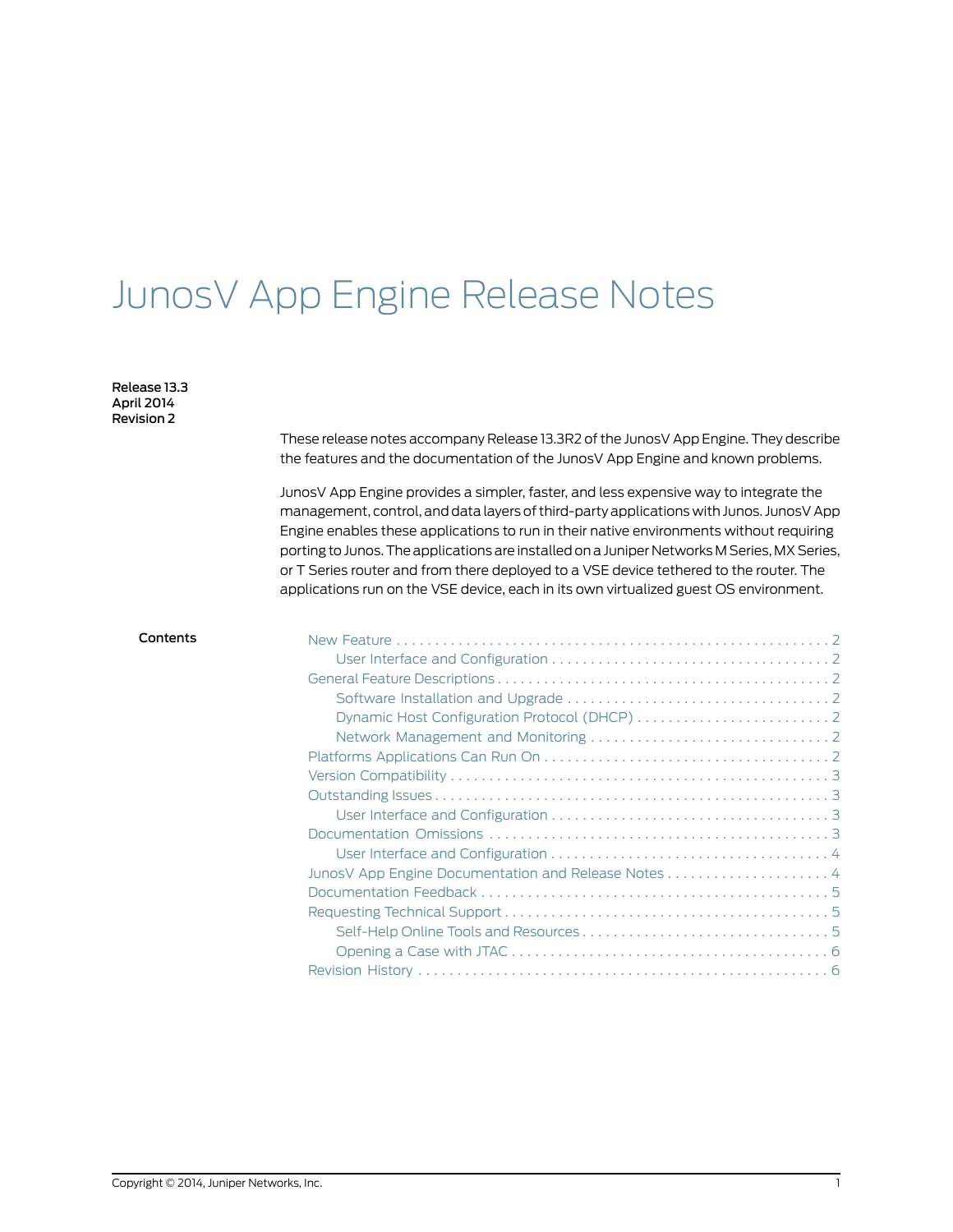# <span id="page-1-0"></span>New Feature

This section describes features for the JunosV App Engine applications that are new in Release 13.3.

# <span id="page-1-1"></span>User Interface and Configuration

- routing-instance Configuration Statement—The routing-instance configuration statement occurs at the following hierarchy levels:
	- [edit servicesapp-enginecompute-cluster *compute-cluster-name* local-management]
	- [editservicesapp-enginevirtual-machinesinstance*instance-name*local-management]

By specifying the routing instance for junosV App Engine, you ensure that JunosV App Engine traffic is able to be segregated from other traffic.

# <span id="page-1-3"></span><span id="page-1-2"></span>General Feature Descriptions

# Software Installation and Upgrade

• JunosV App Engine Host Base OS package—This software contains the bootloader, kernel, and necessary root file system. This software is first installed on the router and from there deployed on the VSE device tethered to the router according to configuration present on the router.

#### <span id="page-1-5"></span><span id="page-1-4"></span>Dynamic Host Configuration Protocol (DHCP)

• Do You Need a DHCP License?—Based on which Juniper Networks router platform used (M Series, MX SEries, or T Series), DHCP functionality might require a separate software license. If you encounter a message to this effect, contact the JunosV App Engine Technical Marketing team (<jvae-tme@juniper.net>). For more information, see [Configuring](http://www.juniper.net/techpubs/en_US/junosv-app-engine13.2/topics/task/configuration/compute-node-configuring-dhcp-server.html) the DHCP Server and TFTP Server for Compute Nodes.

#### <span id="page-1-6"></span>Network Management and Monitoring

• SNMP Support for Compute Nodes—SNMP-based management and monitoring of the JunosV App Engine infrastructure, specifically compute nodes, is now provided. There is a new JunosV App Engine MIB, which is a collection of tables exporting basic information about the JunosV App Engine setup, such as an inventory of compute nodes and application instances, resource usage, and hardware. System and Network administrators are the intended users of this feature.

# Platforms Applications Can Run On

To run JunosV App Engine applications, you need an M Series, an MX Series, or a T Series router with a VSE device tethered to the router. The JunosV App Engine OS software, CLI configuration, and the applications are installed on the router and from there deployed to the VSE device.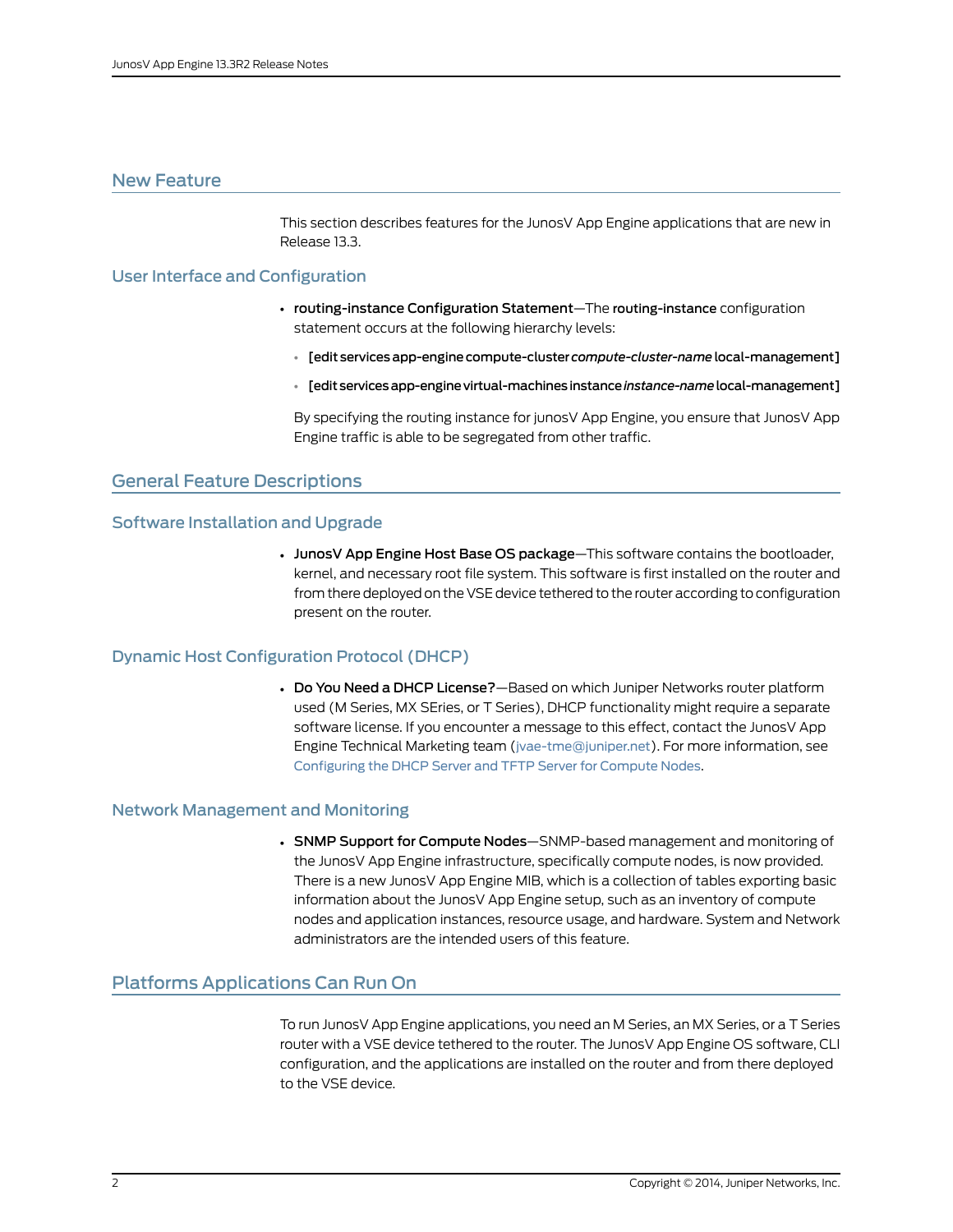# <span id="page-2-0"></span>Version Compatibility

As of Junos OS Release 12.3, JunosV App Engine deployed applications install on Junos OS only if the Junos OS release matches the release of the backing sandbox used to package the application. For example, an application packaged with Release 12.3R2 will only install on Junos OS Release 12.3R2 and will not install on Junos OS Release 12.3R1 or Junos OS Release 12.3R3 or Junos OS Release 13.1R1.

# <span id="page-2-1"></span>Outstanding Issues

This section lists outstanding issues with this release of the JunosV App Engine platform. If there is an identifier following the description, it is the tracking number in our bug database.

# <span id="page-2-2"></span>User Interface and Configuration

- When installing the jvae software with the request system software add command, a message is displayed: WARNING: The software that is being installed has limited support. Ignore this message. It is not the case that the software has limited support. [PR 830525]
- Clarification on use of the name for sdk-vmmd: The name of the app-engine-virtual-machine management service is sdk-vmmd. In all CLI commands, refer to this service using "app-engine-virtual-machine-management." For example, to set traceoptions for sdk-vmmd, you need to use the following CLI command:

set system processes app-engine-virtual-machine-management-service traceoptions . . .

However, tracelog messages of this service can be viewed using the daemon's actual name at /var/log/sdk-vmmd. [PRs 804375 and 804376]

- Configure app-engine before TFTP: If TFTP is configured before the app-engine statement, an error message is displayed when it should not be displayed. If you follow the procedures for starting JunosV App Engine given in Deploying an [Application](http://www.juniper.net/techpubs/en_US/junosv-app-engine13.2/topics/task/configuration/application-deploying.html), you will configure the [edit services app-engine] hierarchy level before configuring the TFTP server and so avoid this error message. [PR 808652]
- Message for the request system software add command: When installing the JunosV App Engine software with the request system software add command, a message is displayed:

#### WARNING: The software that is being installed has limited support.

Ignore this message. It is not the case that the software has limited support. [PR 830525]

### <span id="page-2-3"></span>Documentation Omissions

This section lists documentation omissions. If there is an identifier following the description, it is the tracking number in our bug database.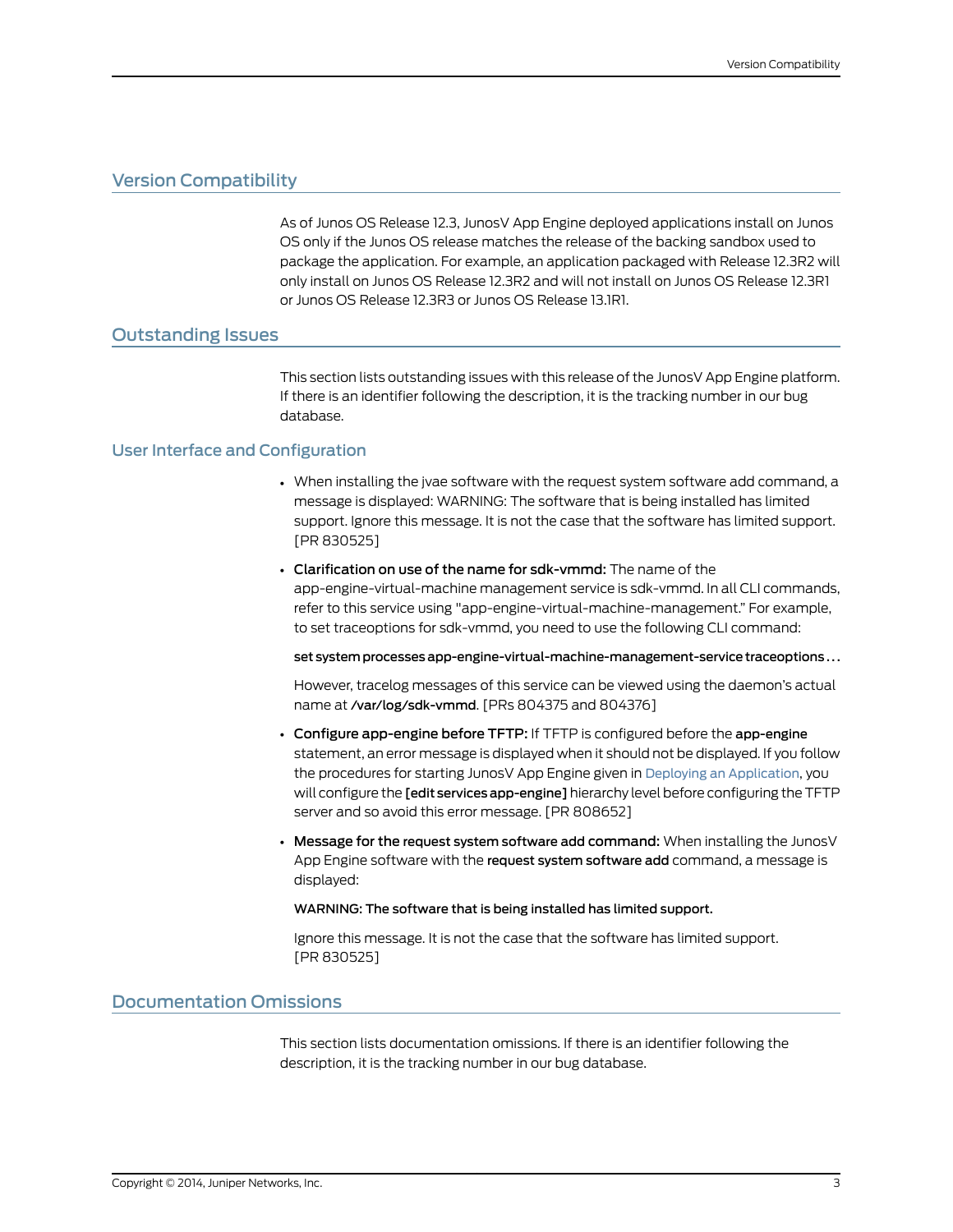# <span id="page-3-0"></span>User Interface and Configuration

- routing-instance Configuration Statement—The routing-instance configuration statement occurs at the following hierarchy levels:
	- [edit servicesapp-enginecompute-cluster *compute-cluster-name* local-management]
	- [editservicesapp-enginevirtual-machinesinstance*instance-name*local-management]

By specifying the routing instance for junosV App Engine, you ensure that JunosV App Engine traffic is able to be segregated from other traffic.

# <span id="page-3-1"></span>JunosV App Engine Documentation and Release Notes

The JunosV App Engine documentation is available online and downloadable. The technical publications home page for the JunosV App Engine is at the following URL:

#### [http://www.juniper.net/techpubs/en\\_US/release-independent/junosv-app-engine/](http://www.juniper.net/techpubs/en_US/release-independent/junos-sdk/)

# Table 1: JunosV App Engine Documentation

| Documentation Piece                                                        | <b>Description</b>                                                                                                                                                                                                                                                                                        |
|----------------------------------------------------------------------------|-----------------------------------------------------------------------------------------------------------------------------------------------------------------------------------------------------------------------------------------------------------------------------------------------------------|
| Junos V App Engine Administration<br>Guide                                 | This documentation, available in PDF and HTML, includes:<br>• Topics on configuring the JunosV App Engine platform<br>• Summaries of configuration statements used to configure the Junos V App Engine<br>platform<br>• Summaries of operational commands used to montior the Junos V App Engine platform |
| VSE1100 and VSE2100 Virtual Services<br>Engine Hardware Installation Guide | This documentation, available in PDF and HTML, includes:<br>• Device features and specifications<br>• Site preparation and compliance<br>• Installation and maintenance<br>• Safety and troubleshooting information                                                                                       |

If the information in the latest release notes differs from the information in the documentation, follow the *JunosV App Engine Release Notes.*

To obtain the most current version of all Juniper Networks ® technical documentation, see the product documentation page on the Juniper Networks website at <http://www.juniper.net/techpubs/> .

Juniper Networks supports a technical book program to publish books by Juniper Networks engineers and subject matter experts with book publishers around the world. These books go beyond the technical documentation to explore the nuances of network architecture, deployment, and administration using the Junos operating system (Junos OS) and Juniper Networks devices. In addition, the Juniper Networks Technical Library, published in conjunction with O'Reilly Media, explores improving network security, reliability, and availability using Junos OS configuration techniques. All the books are for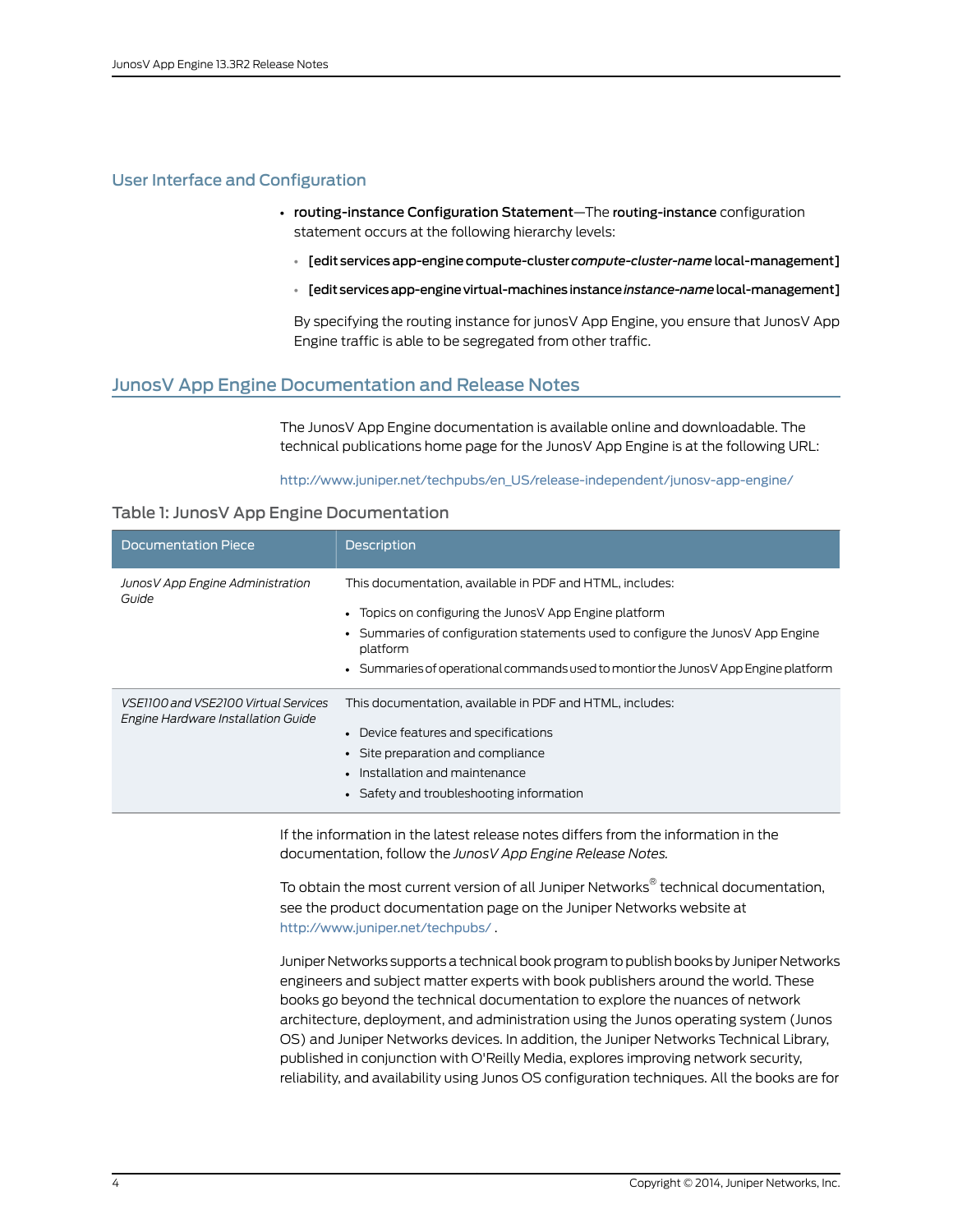sale at technical bookstores and book outlets around the world. The current list can be viewed at <http://www.juniper.net/books> .

# <span id="page-4-0"></span>Documentation Feedback

We encourage you to provide feedback, comments, and suggestions so that we can improve the documentation. You can send your comments to [techpubs-comments@juniper.net](mailto:techpubs-comments@juniper.net), or fill out the documentation feedback form at <https://www.juniper.net/cgi-bin/docbugreport/> .

If you are using e-mail, be sure to include the following information with your comments:

- Document or topic name
- URL or page number
- Software release version (if applicable)

# <span id="page-4-1"></span>Requesting Technical Support

Technical product support is available through the Juniper Networks Technical Assistance Center (JTAC). If you are a customer with an active J-Care or JNASC support contract, or are covered under warranty, and need post-sales technical support, you can access our tools and resources online or open a case with JTAC.

- JTAC policies—For a complete understanding of our JTAC procedures and policies, review the *JTAC User Guide* located at <http://www.juniper.net/us/en/local/pdf/resource-guides/7100059-en.pdf>.
- Product warranties—For product warranty information, visit <http://www.juniper.net/support/warranty/>.
- JTAC hours of operation—The JTAC centers have resources available 24 hours a day, 7 days a week, 365 days a year.

#### <span id="page-4-2"></span>Self-Help Online Tools and Resources

For quick and easy problem resolution, Juniper Networks has designed an online self-service portal called the Customer Support Center (CSC) that provides you with the following features:

- Find CSC offerings: <http://www.juniper.net/customers/support/>
- Search for known bugs: <http://www2.juniper.net/kb/>
- Find product documentation: <http://www.juniper.net/techpubs/>
- Find solutions and answer questions using our Knowledge Base: <http://kb.juniper.net/>
- Download the latest versions of software and review release notes: <http://www.juniper.net/customers/csc/software/>
- Search technical bulletins for relevant hardware and software notifications: <http://kb.juniper.net/InfoCenter/>